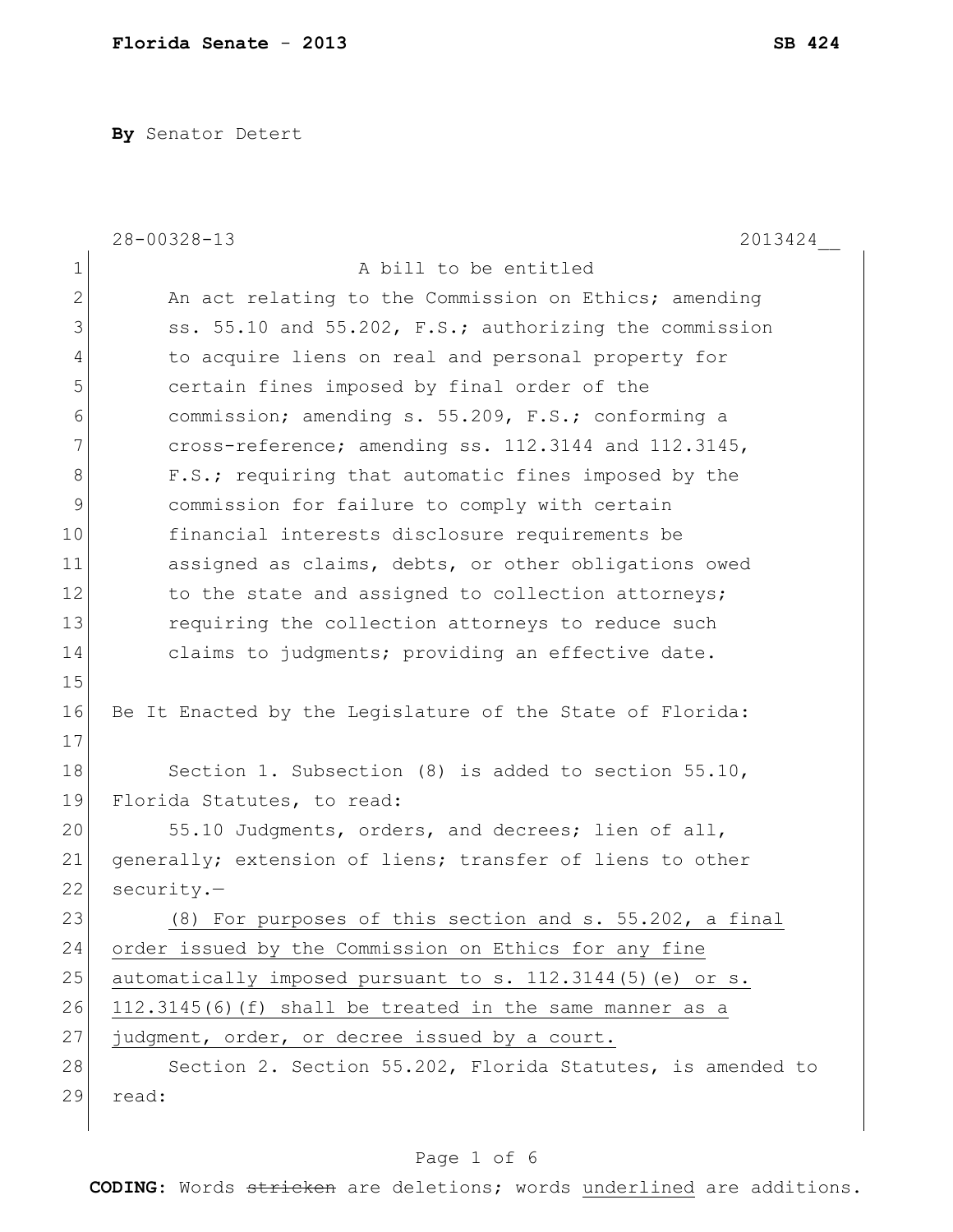|    | $28 - 00328 - 13$<br>2013424                                     |
|----|------------------------------------------------------------------|
| 30 | 55.202 Judgments, orders, and decrees; lien on personal          |
| 31 | property.-                                                       |
| 32 | (1) A judgment lien securing the unpaid amount of any money      |
| 33 | judgment may be acquired by the holder of a judgment that is:    |
| 34 | (a) Enforceable in this state under its laws or the laws of      |
| 35 | the United States;                                               |
| 36 | (b) Entered by an issuing tribunal with respect to a             |
| 37 | support order being enforced in this state pursuant to chapter   |
| 38 | 88; or                                                           |
| 39 | (c) Enforceable by operation of law pursuant to s.               |
| 40 | $61.14(6)$ .                                                     |
| 41 | (2) A judgment lien securing the unpaid amount of any fine       |
| 42 | described in s. 55.10(8) which is due to the Commission on       |
| 43 | Ethics may be acquired by the commission.                        |
| 44 | $(3)$ $(2)$ A judgment lien may be acquired on a judgment        |
| 45 | debtor's interest in all personal property in this state subject |
| 46 | to execution under s. 56.061, other than fixtures, money,        |
| 47 | negotiable instruments, and mortgages.                           |
| 48 | (a) A judgment lien is acquired by filing a judgment lien        |
| 49 | certificate in accordance with s. 55.203 with the Department of  |
| 50 | State after the judgment has become final and if the time to     |
| 51 | move for rehearing has lapsed, no motion for rehearing is        |
| 52 | pending, and no stay of the judgment or its enforcement is then  |
| 53 | in effect. A court may authorize, for cause shown, the filing of |
| 54 | a judgment lien certificate before a judgment has become final   |
| 55 | when the court has authorized the issuance of a writ of          |
| 56 | execution in the same matter. A judgment lien certificate not    |
| 57 | filed in compliance with this subsection is permanently void and |
| 58 | of no effect.                                                    |
|    |                                                                  |

## Page 2 of 6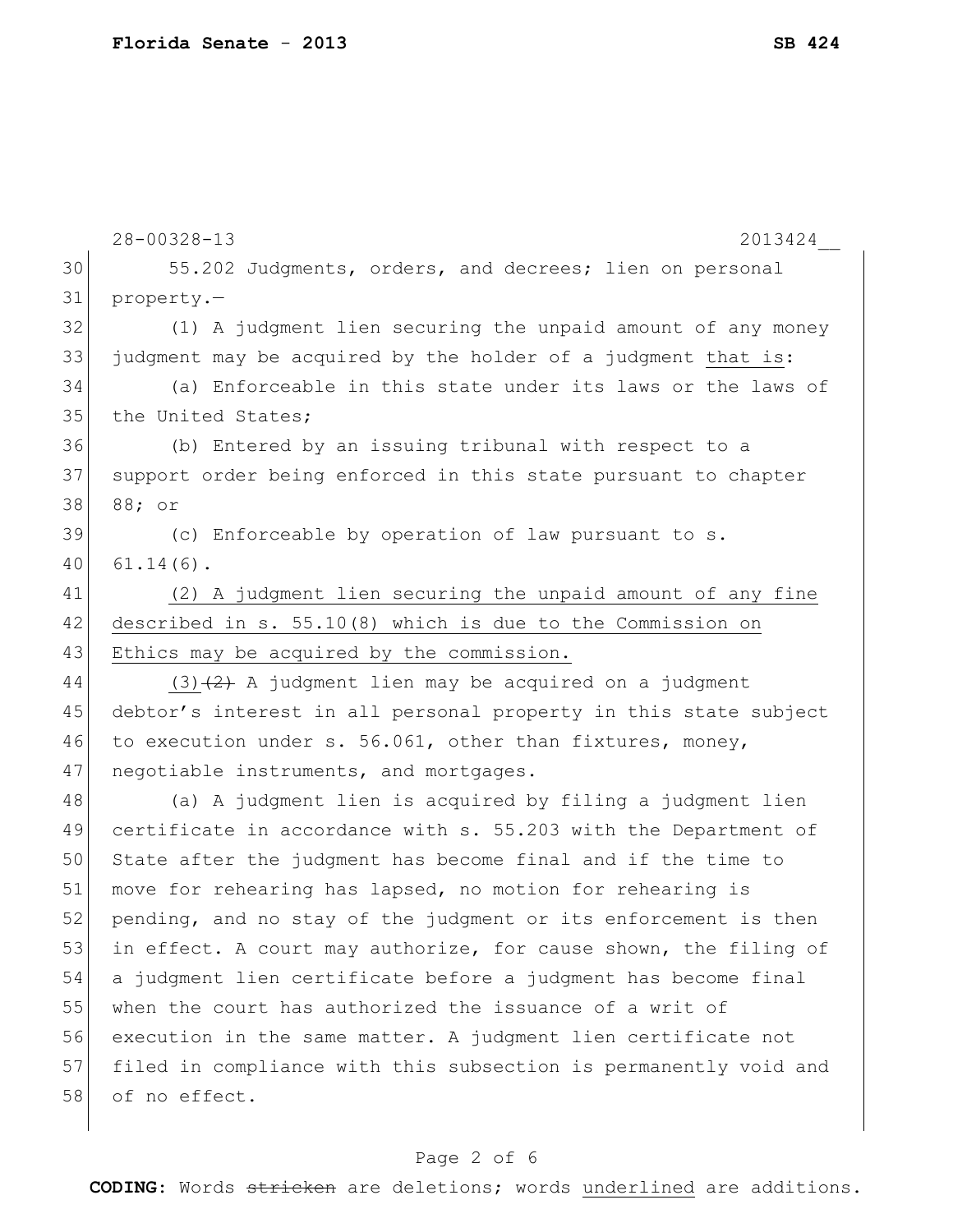|    | $28 - 00328 - 13$<br>2013424                                                    |
|----|---------------------------------------------------------------------------------|
| 59 | (b) For any lien, warrant, assessment, or judgment                              |
| 60 | collected by the Department of Revenue, a judgment lien may be                  |
| 61 | acquired by filing the judgment lien certificate information or                 |
| 62 | warrant with the Department of State in accordance with                         |
| 63 | subsection $(6)$ $(5)$ .                                                        |
| 64 | (c) For the unpaid amount of any fine described in s.                           |
| 65 | 55.10(8) which is due to the Commission on Ethics, a judgment                   |
| 66 | lien may be acquired by filing a copy of the commission's final                 |
| 67 | order with the Department of State.                                             |
| 68 | (d) $\left(\text{e}\right)$ Except as provided in s. 55.208, the effective date |
| 69 | of a judgment lien is the date, including the time of day, of                   |
| 70 | filing the judgment lien certificate or copy of the final order                 |
| 71 | of the Commission on Ethics. Although no lien attaches to                       |
| 72 | property, and a creditor does not become a lien creditor as to                  |
| 73 | liens under chapter 679, until the debtor acquires an interest                  |
| 74 | in the property, priority among competing judgment liens is                     |
| 75 | determined in order of filing date and time.                                    |
| 76 | (e) $\overline{(d)}$ Except as provided in s. 55.204(3), a judgment             |
| 77 | creditor may file only one effective judgment lien certificate                  |
| 78 | based upon a particular judgment.                                               |
| 79 | $(4)$ $(3)$ Except as otherwise provided in s. 55.208, the                      |
| 80 | priority of a judgment lien acquired in accordance with this                    |
| 81 | section or s. 55.204(3) is established at the date and time that                |
| 82 | the judgment lien certificate or final order of the Commission                  |
| 83 | on Ethics is filed.                                                             |
| 84 | $(5)$ $(4)$ As used in ss. 55.201-55.209, the terms "holder of a                |
| 85 | judgment" and "judgment creditor" include the Department of                     |
| 86 | Revenue with respect to a judgment being enforced by the                        |

87 Department of Revenue as the state IV-D agency.

## Page 3 of 6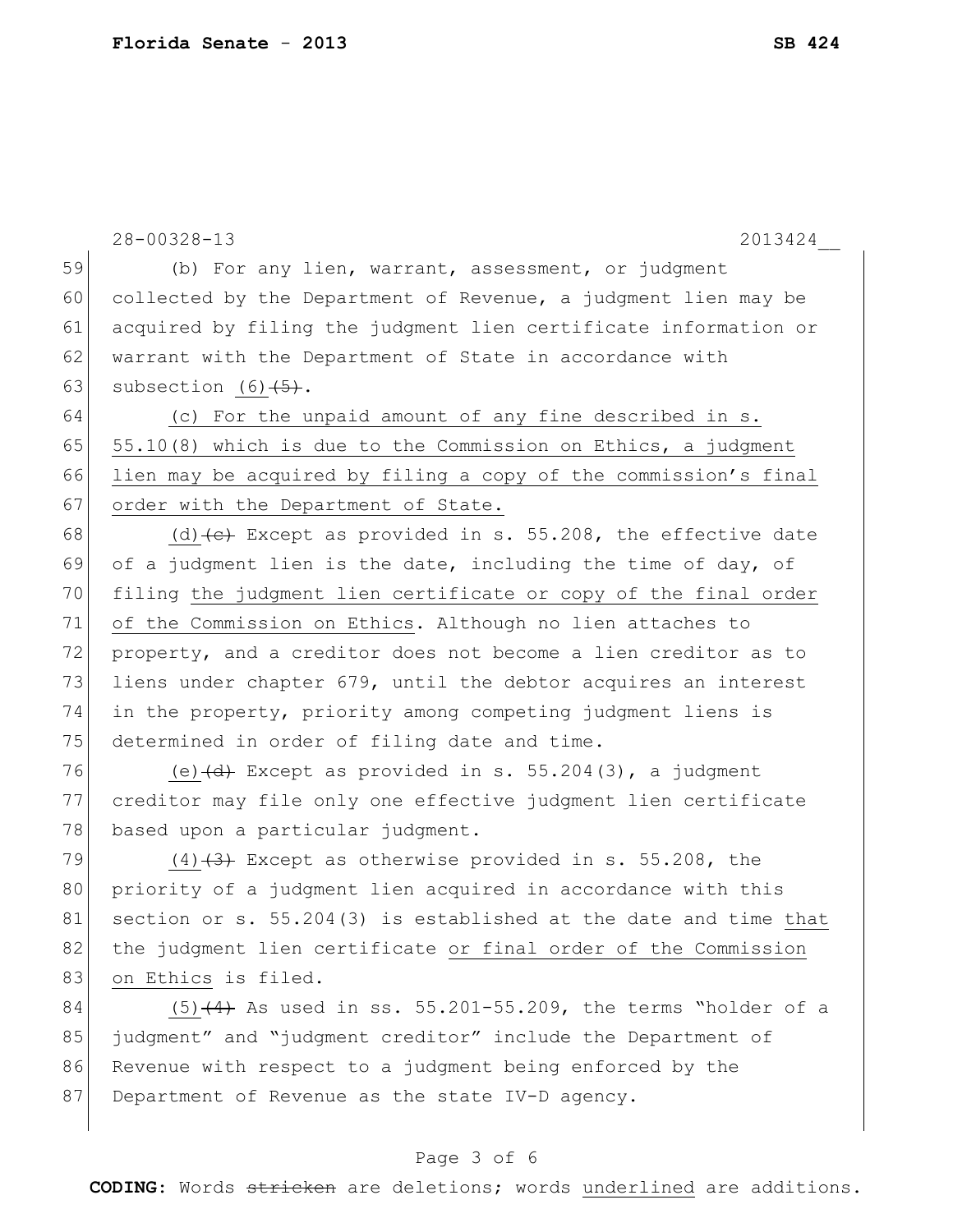|     | $28 - 00328 - 13$<br>2013424                                       |
|-----|--------------------------------------------------------------------|
| 88  | $(6)$ $(5)$ Liens, assessments, warrants, or judgments filed       |
| 89  | pursuant to paragraph (3) (b) $(2)$ (b) may be filed directly into |
| 90  | the central database by the Department of Revenue, or its          |
| 91  | designee as determined by its executive director, through          |
| 92  | electronic or information data exchange programs approved by the   |
| 93  | Department of State. Such filings must contain the information     |
| 94  | set forth in s. 55.203(1).                                         |
| 95  | Section 3. Subsection (1) of section 55.209, Florida               |
| 96  | Statutes, is amended to read:                                      |
| 97  | 55.209 Department of State; processing fees,                       |
| 98  | responsibilities.-                                                 |
| 99  | (1) Except for liens, assessments, warrants, or judgments          |
| 100 | filed electronically as provided in s. 55.202(3)(b)                |
| 101 | $55.202(2)$ (b), the Department of State shall collect the         |
| 102 | following nonrefundable processing fees for all documents filed    |
| 103 | in accordance with ss. 55.201-55.209:                              |
| 104 | (a) For any judgment lien certificate or other documents           |
| 105 | permitted to be filed, \$20.                                       |
| 106 | (b) For the certification of any filed document, \$10.             |
| 107 | (c) For copies of judgment lien documents which are                |
| 108 | produced by the Department of State, \$1 per page or part          |
| 109 | thereof. However, no charge may be collected for copies provided   |
| 110 | in an online electronic format via the Internet.                   |
| 111 | (d) For indexing a judgment lien by multiple judgment              |
| 112 | debtor names, \$5 per additional name.                             |
| 113 | (e) For each additional facing page attached to a judgment         |
| 114 | lien certificate or document permitted to be filed, \$5.           |
| 115 | Section 4. Paragraph (h) of subsection (5) of section              |
| 116 | 112.3144, Florida Statutes, is amended to read:                    |
|     |                                                                    |
|     | Page 4 of 6                                                        |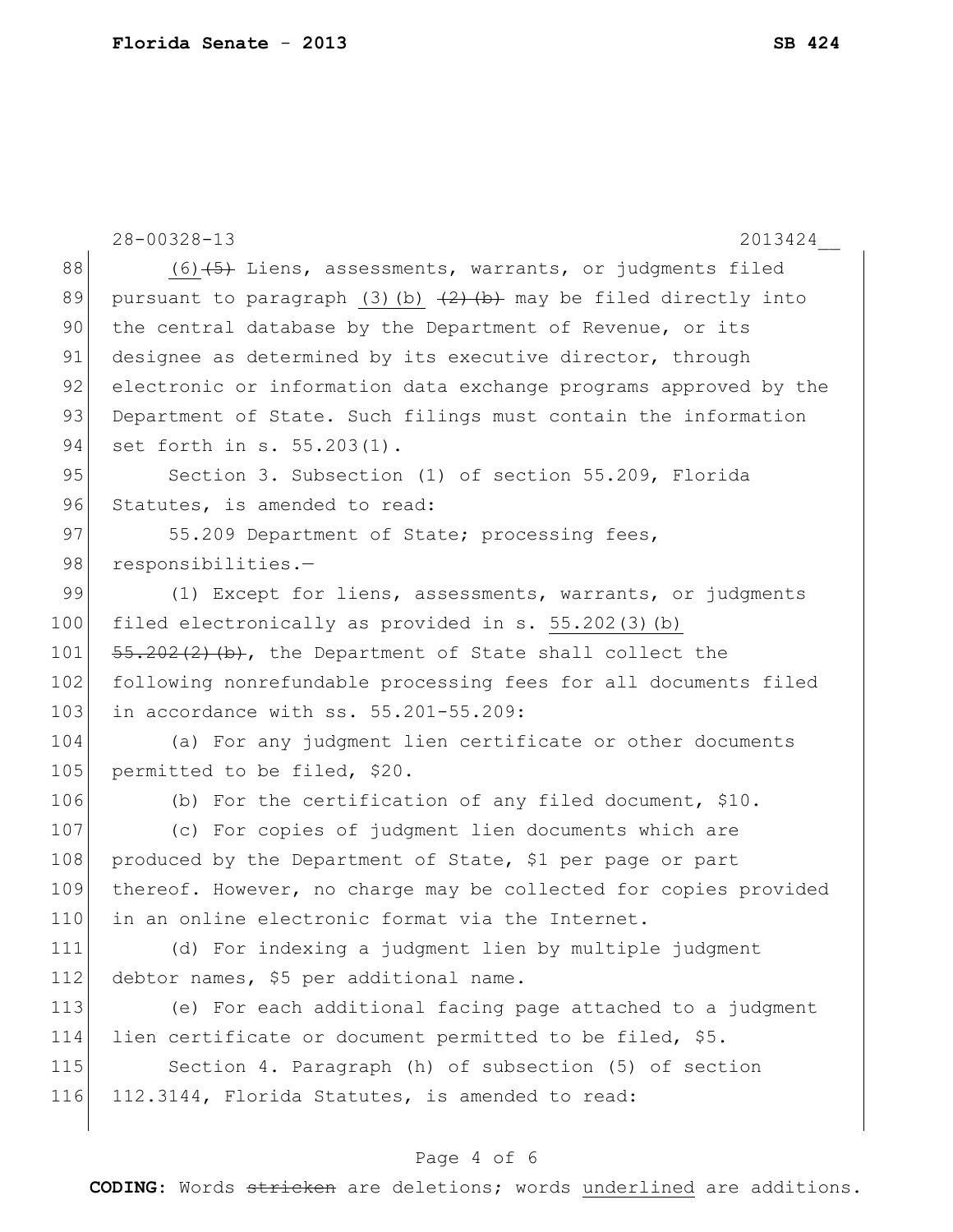|     | $28 - 00328 - 13$<br>2013424                                     |
|-----|------------------------------------------------------------------|
| 117 | 112.3144 Full and public disclosure of financial                 |
| 118 | interests.-                                                      |
| 119 | (5) Forms for compliance with the full and public                |
| 120 | disclosure requirements of s. 8, Art. II of the State            |
| 121 | Constitution shall be created by the Commission on Ethics. The   |
| 122 | commission shall give notice of disclosure deadlines and         |
| 123 | delinquencies and distribute forms in the following manner:      |
| 124 | (h) Notwithstanding any provision of chapter 120, any fine       |
| 125 | imposed under this subsection which is not waived by final order |
| 126 | of the commission and which remains unpaid more than 60 days     |
| 127 | after the notice of payment due or more than 60 days after the   |
| 128 | commission renders a final order on the appeal must be assigned  |
| 129 | submitted to the Department of Financial Services as a claim,    |
| 130 | debt, or other obligation owed to the state, and the department  |
| 131 | shall assign the collection of such fine to a collection         |
| 132 | attorney, who shall reduce the claim to a judgment agent as      |
| 133 | provided in s. 17.20.                                            |
| 134 | Section 5. Paragraph (i) of subsection (6) of section            |
| 135 | 112.3145, Florida Statutes, is amended to read:                  |
| 136 | 112.3145 Disclosure of financial interests and clients           |
| 137 | represented before agencies.-                                    |
| 138 | (6) Forms for compliance with the disclosure requirements        |
| 139 | of this section and a current list of persons subject to         |
| 140 | disclosure shall be created by the commission and provided to    |
| 141 | each supervisor of elections. The commission and each supervisor |
| 142 | of elections shall give notice of disclosure deadlines and       |

144 (i) Notwithstanding any provision of chapter 120, any fine 145 imposed under this subsection which is not waived by final order

143 delinquencies and distribute forms in the following manner:

## Page 5 of 6